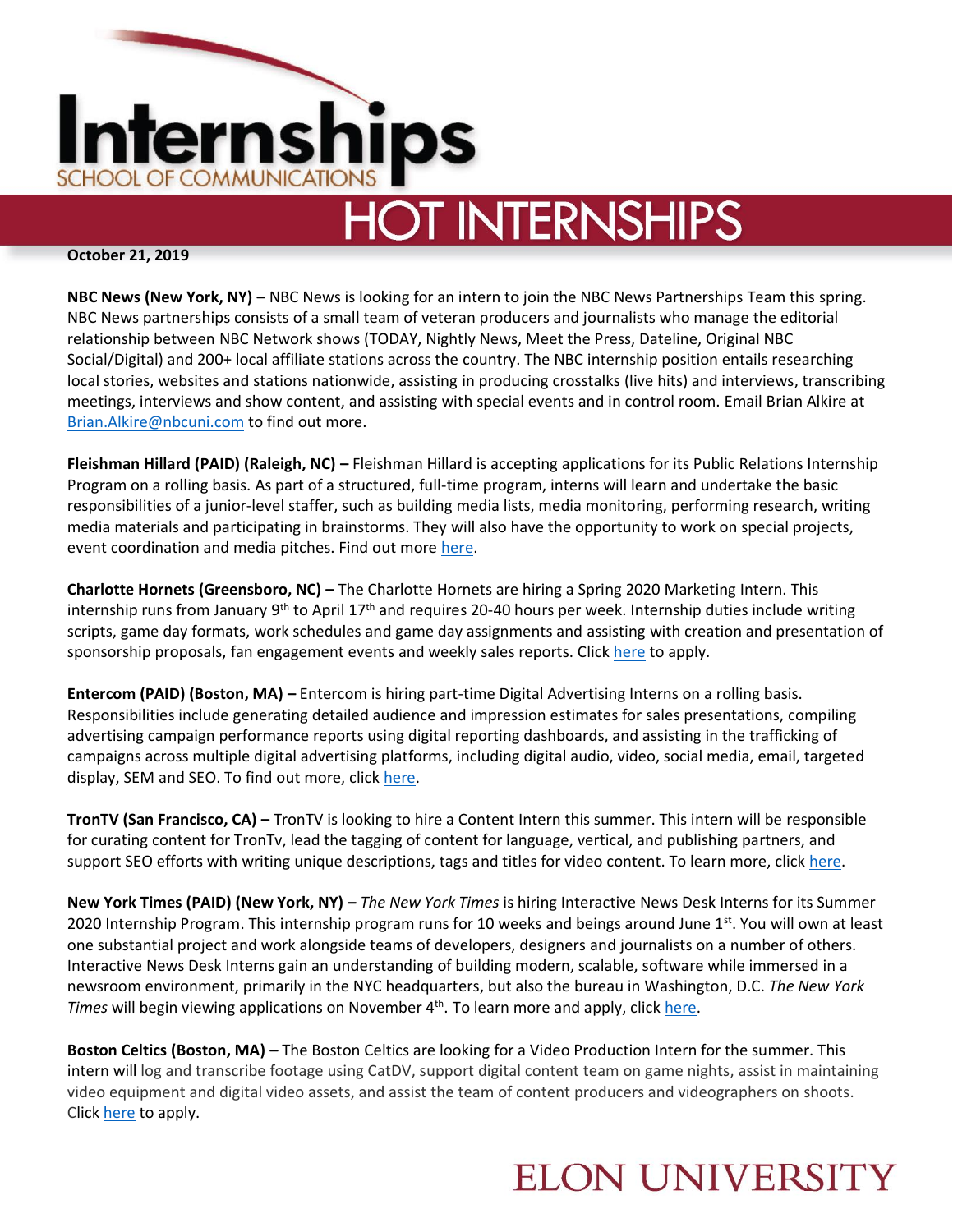

# **HOT INTERNSHIPS**

**KnowBe4 (Clearwater, FL) –** KnowBe4 is seeking Public Relations Interns for this summer. This program runs from May 19<sup>th</sup> to August 7<sup>th</sup>. These interns' key responsibilities include drafting copy for a multitude of purposes including web, social media, internal and external communications, putting together a calendar of events (speaking engagements, press releases, etc.), drafting white paper outlines, press releases, and media pitches, monitoring and tracking clip press coverage, conducting media spokesperson training sessions and more. To learn more and apply, click [here.](https://www.knowbe4.com/job?gh_jid=4431159002)

**Walt Disney Imagineering (Glendale, CA) –** Disney is seeking Communications Interns for this spring. This internship program runs from January to June. These interns will provide overall support for a variety of WDI Communication and discipline-specific projects which support overall WDI and WDPR Public Affairs goals and objectives. Interns will also support special projects as defined by the director of WDI Communications, assist in the preparation of special projects and presentations, and support a variety of executive communications requests. To learn more and apply, click [here.](https://jobs.disneycareers.com/job/glendale/wdi-communications-internship-glendale-spring-2020/391/13680536?cid=15760)

**Dow Jones (PAID) (Multiple Locations) –** Dow Jones is accepting applications for its summer 2020 Business Reporting Internship Program. This program teaches newsgathering techniques and about finance, the economy, labor relations, the stock market, regulatory agencies and commerce. After training for one week at New York University, interns work in paid internships at top media companies for 10-12 weeks. Weekly salaries start at \$450. Interns who are enrolled full-time are eligible for \$1,500 scholarships. Apply by **November 8th .** Click here t[o apply.](https://dowjones.wd1.myworkdayjobs.com/en-US/News_Fund_Careers/job/Nationwide/Business-Reporting-Internship_Job_Req_17665)

**Dow Jones/Wall Street Journal (PAID) (New York, NY) – The Wall Street Journal is seeking a data reporting intern to** work with the investigations team and the broader newsroom. This position will contribute reporting and data analysis to enterprise projects and daily coverage. Working with reporters around the world, you will be immersed in data-driven stories and gain hands-on experience analyzing millions (or billions) of rows of data using tools like Excel, SQL, Python and R. Apply by **November 1st .** Clic[k here](https://dowjones.jobs/new-york-ny/summer-2020-data-reporting-internship-at-the-wall-street-journal/528421E7457B456AA1C5E25F7D278ACC/job/?vs=16061606) to learn more.

**Dyson (PAID) (Chicago, IL) –** Dyson is looking for a Communications Intern for this summer. The Communications team at Dyson is responsible for bringing Dyson's development process, technology, people and investments to life through engaging Communications campaigns. Intern responsibilities include leading reporting activities such as daily clips emails and coverage tracking reports, assisting with execution of press and influencer events and product communications campaigns, leading communications strategy initiatives and so much more. To learn more and apply, clic[k here.](https://careers.dyson.com/en-gb/job-description/communications-intern/28925)

**Cogo (Cambridge, MA) –** Cogo is looking to hire a Web Design intern for this summer. This intern will work directly with the Web Engineering team and contribute key initiatives and systems that support Cogo's incubating teams and companies in their high growth efforts. Expertise in Illustrator, Photoshop, or InDesign is a must. To learn more and apply, look [here.](https://boards.greenhouse.io/cogolabs/jobs/4415060002?gh_src=6f3a78562)

#### **Additional News…**

**Elon Admissions Social Media Student Worker (EJN 16007) (PAID)–** Elon Admissions is looking for proactive, creative, and self-motivated students to serve as the department's social media student worker committee. Students will work with admissions staff to create and implement various social media projects. Our student committee will have the opportunity to interview and engage with various departments and community members across campus; utilize and expand their graphic design and communication skills; and develop content that will be shared on the official Elon Admissions social media accounts. To learn more and apply, log in to the Elon Job Network and search: 16007.

### **ELON UNIVERSITY**